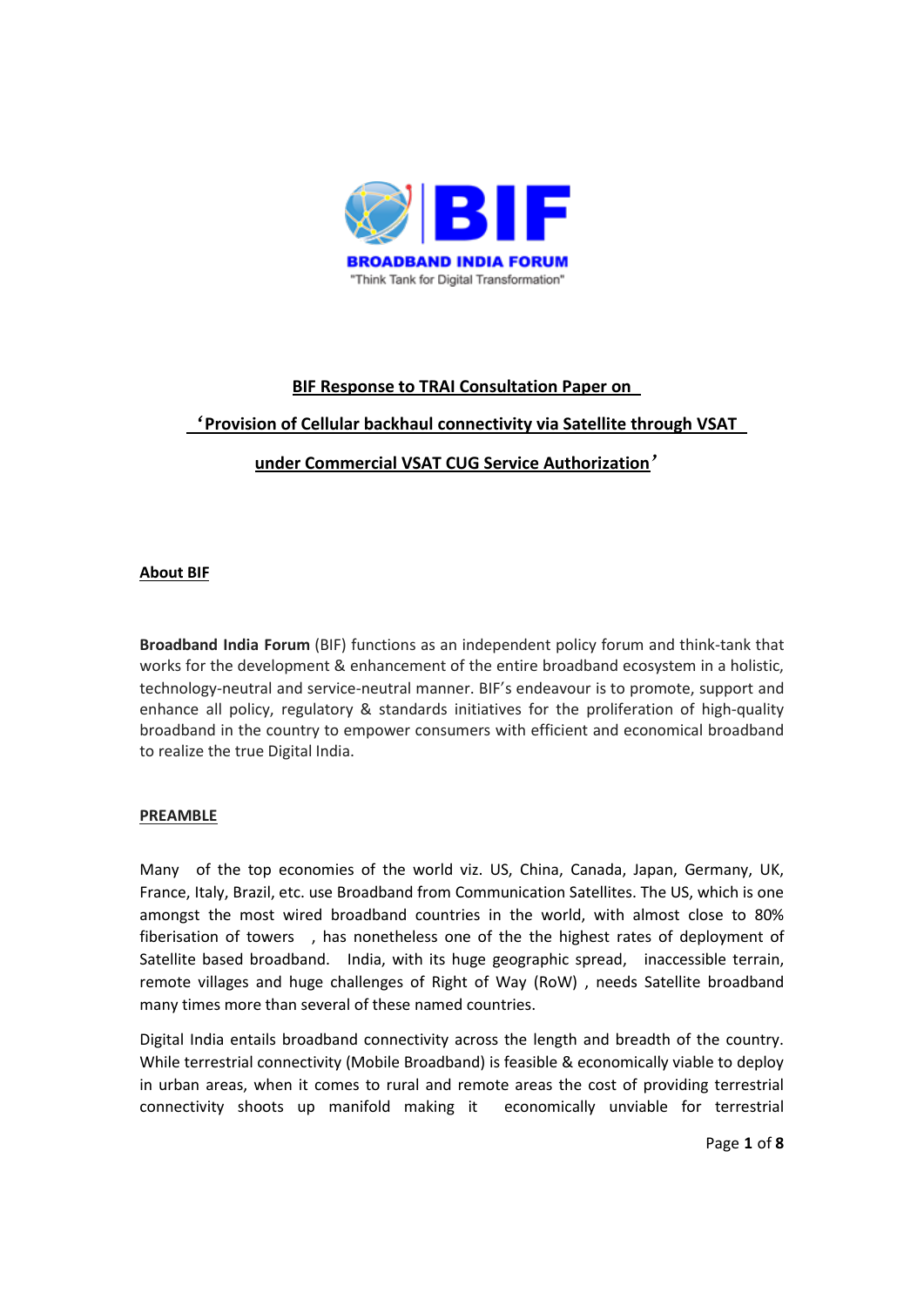technologies to reach the last 10-20% of the population. Moreover, the huge challenges posed due to RoW makes the task all the more difficult. It is in such areas that Broadband through Satellites serves as a 'messiah' as it does not have to overcome the challenges associated with Right of Way and the huge costs associated with roll out of terrestrial technologies.

Huge growth is expected in the satcom market globally in the next 5-10 years & the number of communication satellites are expected to double. To keep up its position in the global market, India needs participation in the satcom space both from the public as well as from the private sector. In fact, it is believed that vigorous private competition is needed here similar to that in the telecom sector, where it enabled huge customer benefits, market growth and drastic reduction in prices (much below the global benchmarks).

Given the growing broadband demand over the inaccessible areas like the north-east, the islands, other niche areas, remote and rural regions, which cannot be economically served by competitive terrestrial technologies, satellite broadband would be the most cost effective solution. However, the present Broadband capacity available through satellite is inadequate to meet the current demand. It would be required to augment the current capacity manifolds to be able to meet the current and the potential future demand.

Another important issue is the lack of freedom for free market forces to operate, which will ensure direct negotiation between the buyer and seller. This will enable healthy competition and better choice for the buyer, help bring down the prices and also improve quality of service.

The sector also suffers from the high price of satellite capacity which primarily stems from lack of adequate competition and lack of sufficient use of latest technologies viz. Ka band, High Throughput Satellites (HTS) as well as use of latest technologies viz. NGSO (Non-Geo Satellites viz. LEO/MEO/HEO, etc.) Technologies, flexible payloads, flat panel antennas, etc.

It is now well known that the business model of the telecom tower/infra companies is linked to the objective of sharing the infrastructure, including Towers, with the service providers on a non–discriminatory basis. This model of Telecom infrastructure sharing has brought in significant cost benefits with significant savings in roll-out CAPEX and O&M, significant cost reduction and overall cash-flow improvement. Other benefits include faster time to roll out services, cost & energy efficiencies, reduced entry barriers and increased competition.

Such benefits can also accrue to the Satcom sector if similar principles are applied when it comes to infra sharing between the VSAT CUG services & the NLD services, particularly in rural, remote and geographically challenging terrains.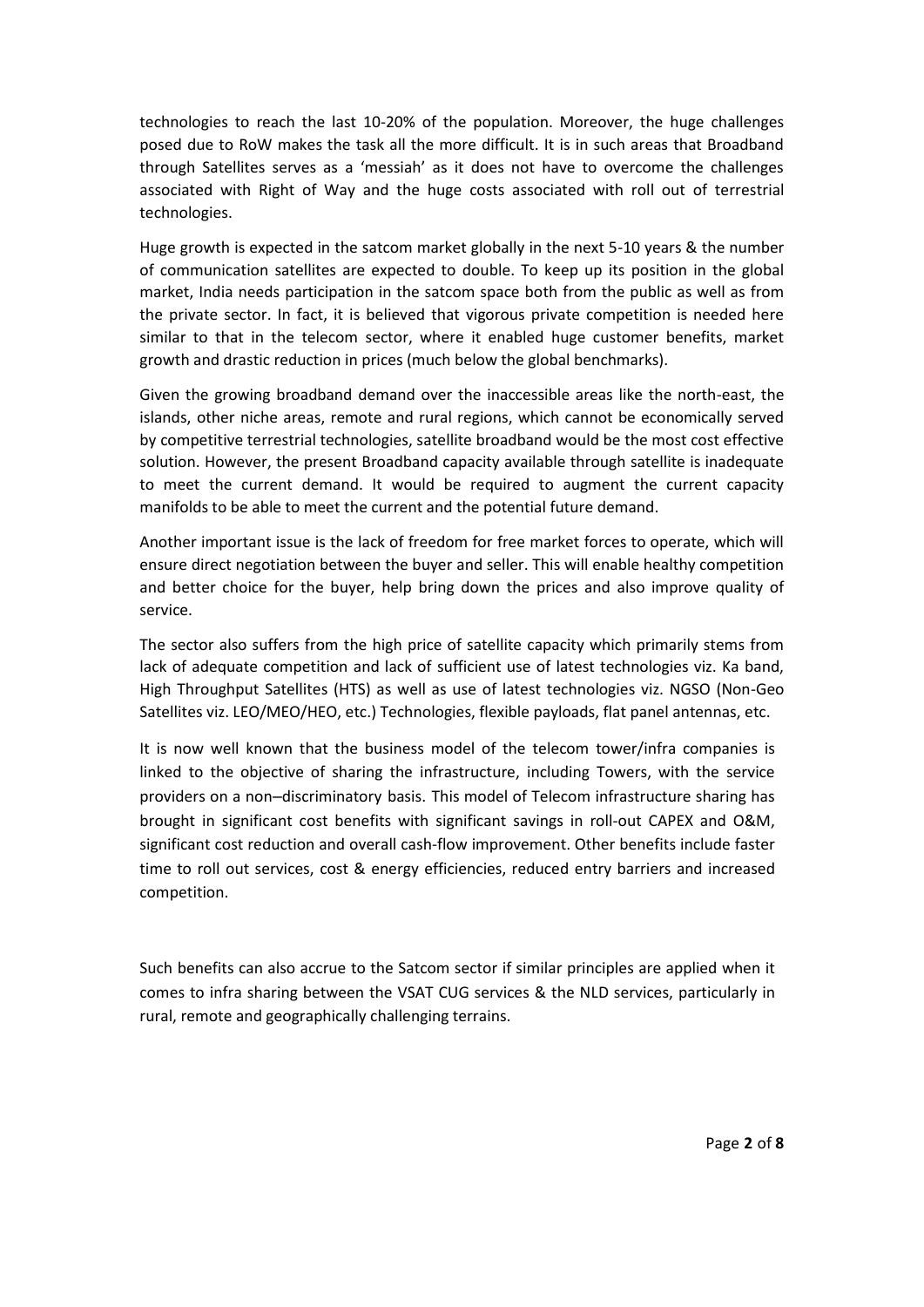**Q1. Keeping in view the connectivity requirements in remote and difficult areas, should the Commercial VSAT CUG service provider be permitted to provide backhaul connectivity for mobile services and Wi-Fi hotspots via Satellite? Please justify your answer.** 

## **BIF Response**

BIF supports the initiative that Commercial VSAT CUG Service Providers should be permitted to provide cellular backhaul via satellites in remote and inaccessible areas, where deployment of terrestrial technologies is techno-economically unfeasible.

While mobile backhauling is one obvious use case of satellite connectivity, with proven effectiveness in extending the reach of 2G/3G/4G mobile connectivity to remote areas, the advances in mobile technologies with the advent of 5G bring new promising and innovative use cases for satellite connectivity<sup>1</sup>. This is further fueled by the continued advances in satellite technologies (High Throughput Satellite – HTS and Very High Throughput Satellites – VHTS) which permit to enable a user experience comparable to the one expected from neXT generation terrestrial networks, particularly in terms of bandwidth.

In this context, Digital India requires broadband connectivity across the length and breadth of the country. While terrestrial connectivity (Mobile Broadband) is feasible & economically viable to deploy in urban areas, it is in the rural and remote areas that Broadband through Satellite serves as a 'messiah', as providing satellite coverage does not have to overcome the challenges associated with Right of Way and the huge costs associated with roll out of terrestrial technologies. Given the growing broadband demand over the inaccessible areas in the country like the north-east, the islands, other niche areas, rural & remote regions, which cannot be economically served by competitive terrestrial technologies, satellite broadband would be the most cost effective solution.

**Q2. Whether the scope of Commercial VSAT CUG Service Authorization be enhanced under both Unified License and UL(VNO) license to enable the provision of the said backhaul connectivity? Please justify your answer.** 

## **BIF Response**

BIF is of the view that the scope of Commercial VSAT CUG Authorisation should be enhanced under the standalone Commercial VSAT License ( old regime ) and under both UL & UL (VNO) license for providing the cellular & Wifi backhaul, thereby validating the maxim of permitting sharing of active infrastructure.

<sup>&</sup>lt;sup>1</sup> For more details, refer to ECC Report 280

<sup>(</sup>https://www.ecodocdb.dk/download/e1f5f839-ba17/ECCRep280.pdf)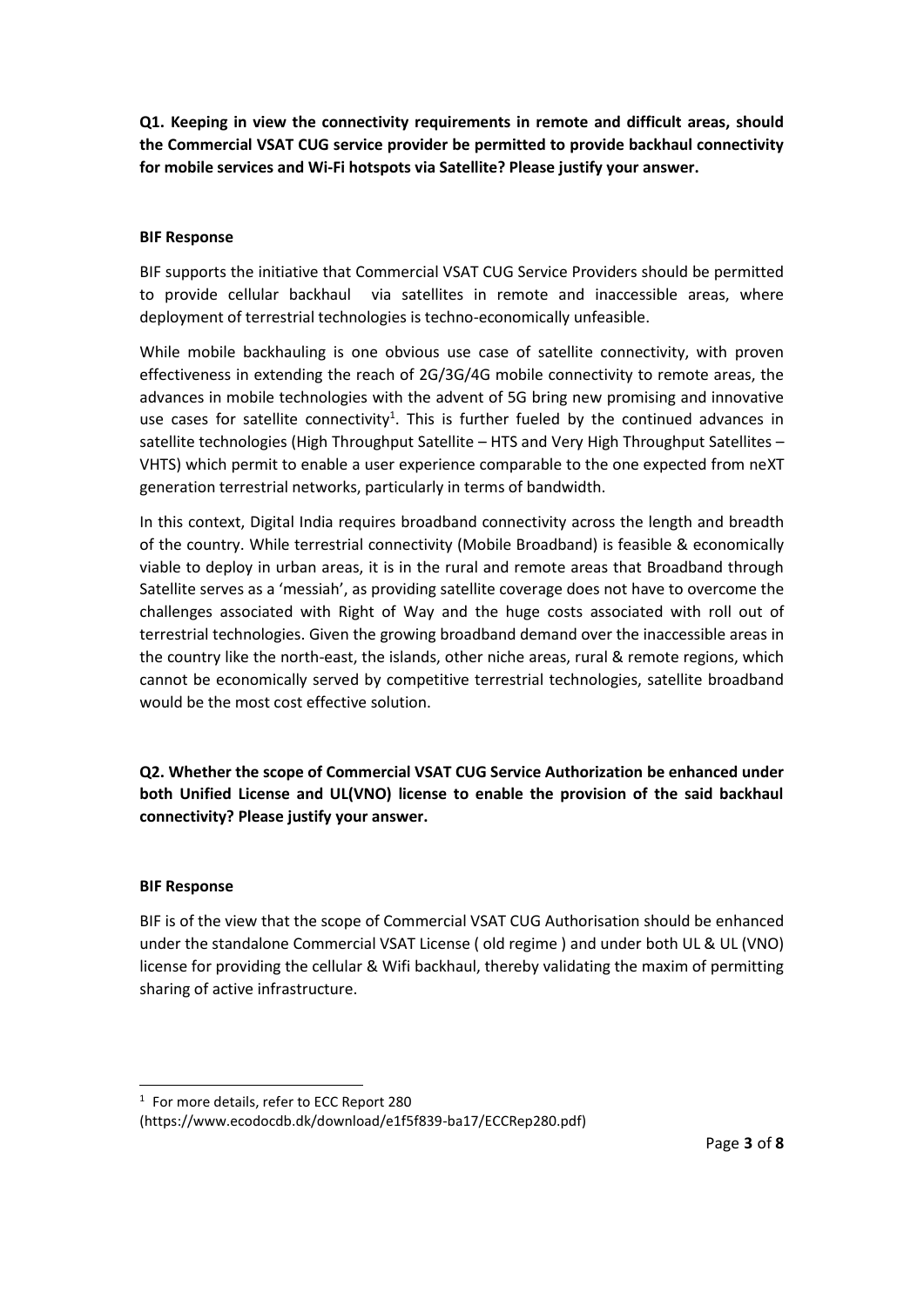**Q3. Should the licensee having authorization for both Commercial VSAT CUG and NLD services be allowed to share VSAT Hub & VSAT terminals for the purpose of providing authorized services? Please justify your answer**.

## **BIF Response**

BIF supports the initiative of infrastructure sharing as it helps provide optimal utilisation of resources, better productivity, reduction in costs and overall increase in efficiency. Passive infrastructure sharing is already permitted for IP1s and active infrastructure sharing is already permitted.

The model of telecom infrastructure sharing in India has brought in significant cost benefits with significant savings in roll-out CAPEX and O&M besides significant cost reduction and cash-flow improvement. Other benefits include faster time to roll out services, cost & energy efficiencies, reduced entry barriers and increased competition.

Such benefits can accrue to the Satcom sector if similar principles are applied when it comes to infra sharing between the VSAT CUG services & the NLD services, particularly in rural, remote and geographically challenging terrains.

For the purpose of providing authorised services, existing resources (VSAT Hub & VSAT terminals) of a licensee holding both the VSAT CUG & NLD authorisation must be permitted to be shared and not kept in independent silos, as at present.

Necessary rationalisation of the SUC( Spectrum Usage Charges ) must be done to ensure that the services are enabled/facilitated and not restricted, as at present due to high imposition of levies. Other measures could possibly include nominal levy of license fees, doing away with the USOF component of the license fee once these services are being deployed in areas (viz. Rural & remote) for which USOF Component of levy are meant. Further, with the advent of High Throughput Satellite (HTS), it is not economically viable to have gateways separately for VSAT, NLD or for that matter, other services. The same also applies for the upcoming LEO/MEO constellations as well. So, it would be prudent that resources be effectively shared among licenses. Also, we need to cater to a scenario where the gateways are operated by one service provider and the terminals/networks are operated by another service provider. Even today for the GSAT-11 program, the Department of Space intends to operate the gateways and provide capacity to many service providers. This needs to be adequately addressed as far as the ambit of licensing is concerned.

**Q4. Whether the licensee should be permitted to share its own active and passive infrastructure for providing various services authorized to it under the other service authorization of UL and/ or other licenses? [In other words, whether clause 4.3 of Chapter -VIII (Access Service authorization) be made applicable for all other authorizations also] Is there a need to impose any restrictions? Please enumerate and justify your answer.**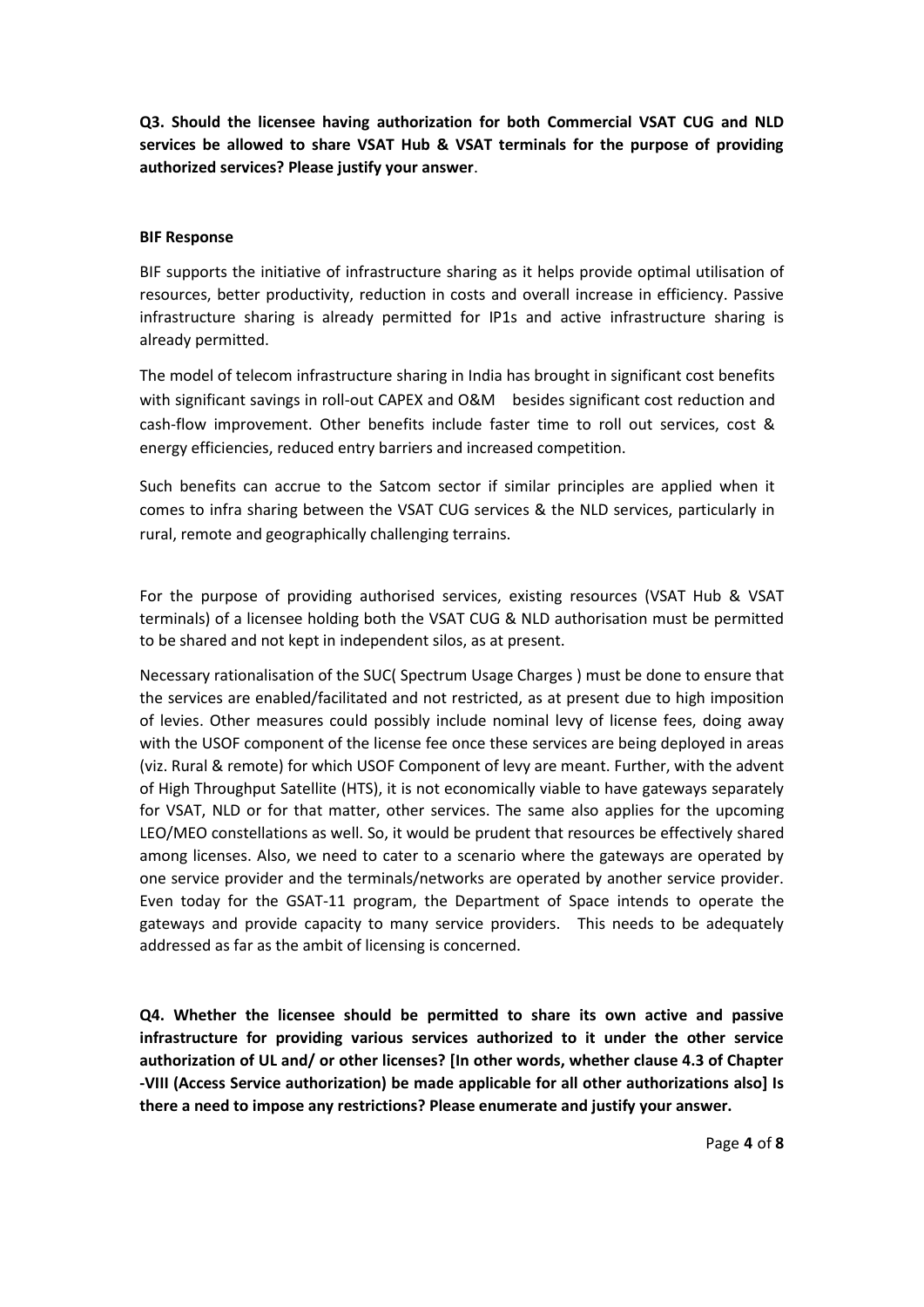#### **BIF Response**

BIF supports the approach wherein a licensee should be permitted to use its own infrastructure (both active & passive) in a shareable mode for providing various services authorised to it. Other incumbents offering similar services should also be permitted to do the same, so that the regulation is applicable to all.

**Q5. Whether formula-based spectrum charging mechanism for VSAT services in NLD/Access license is adequate and appropriate? If not, whether spectrum charging for VSAT services in NLD/Access service license should be made on AGR basis instead of existing formula basis mechanism? Whether it will require accounting/ revenue separation for satellite based VSAT services under NLD/Access license? Please elaborate and provide proper justification.** 

#### **BIF Response**

BIF is of the opinion that SUC must be rationalised. This should be in line with the existing TRAI Recommendations of March 2017on SUC & P-AGR for ISPs & Commercial VSAT SPs, and in accordance with the NDCP guidelines for rationalisation of levies & spectrum charges.

Also, we support the move to migrate SUC for VSAT services with NLD authorisation from formula based to AGR based with a nominal percentage, say 1%. DOT & the Service Providers can together work out a methodology for accounting/revenue separation for satellite based VSAT services. The current formula wherein the spectrum charges are directly proportional to the number of VSATs with same number of carriers and bandwidth is quite restrictive for the growth of Satellite based services in India, as it tends to penalise spectrum sharing, instead of promoting it. If at all the WPC needs to be adequately covered for their administrative efforts, then it should be based on a fixed fee per location which is in the order of INR 500 or INR 1000 per annum, rather than multiplying the spectrum by the number of VSATs. This formula-based approach is more than 90 times that of the AGR based charging and such a high cost of administration makes satellite based backhauls unviable. Secondly, the formula-based charging is an administrative nightmare. Every time even if a carrier is expanded or shrunk, it triggers a revision in the Decision Letter & WOL ( Wireless Operating License ) issued by WPC. As spectrum payment under the formula-based scheme is paid annually, reconciling any changes becomes extremely difficult.

**Q6. Please give your comments on any related matter not covered in this Consultation paper.**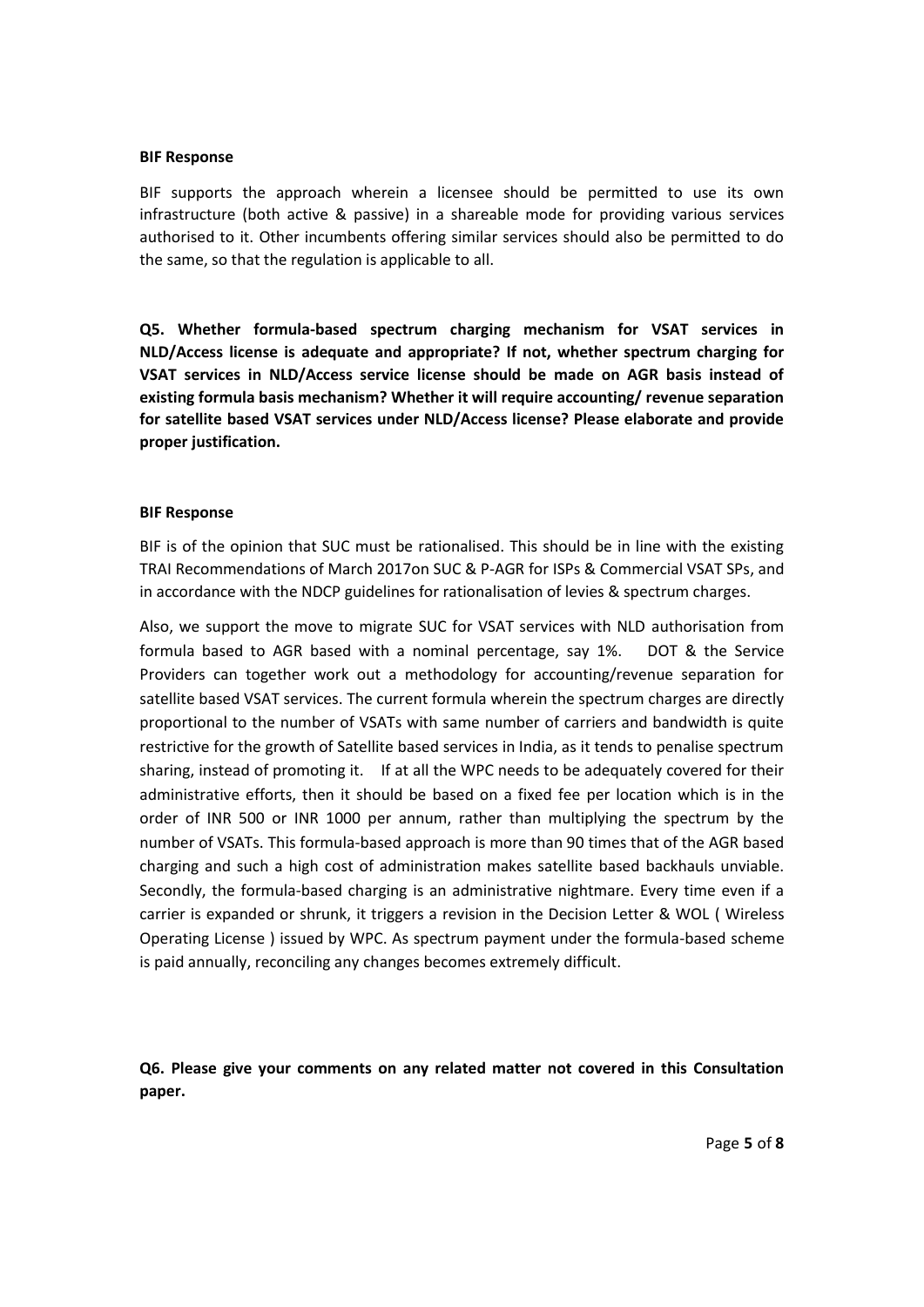#### **BIF Response**

## **1) Time Delay in Getting Administrative Approvals**

The first-time approval of a network should be done through the APEX committee. However, the APEX committee should act as a single-window for the entire set of approvals obtained by the licensees. Various formats can be prescribed for individual processing and the licensees can be made to make a consolidated application covering all the aspects of licensing and WPC/SACFA. As with the NLD license and the UASL license for satellite operations, any additional augmentation of bandwidth should be dealt with by NOCC and WPC only. SACFA/WPC charges can be combined with the license fee and a demand can be put up together on a yearly basis eliminating the need for multiple demands by the licensing cell and WPC. The process of adding of sites or bandwidth has to be executed in similar time frames as that of the commercial services. While the captive licenses use these services for more important and mission critical applications that involve citizen services to national security, the extraordinary delay in time taken and the number of multiple administrative agencies to which one has to approach, defeats the entire purpose.

## **2. Liberalisation of the CUG License**

Connectivity of a CUG VSAT Network to PSTN was not allowed back in the 90s, due to potential arbitrage opportunities. In today's era of Whatapp/Skype and VOIP calls, that argument is no longer valid.

Enterprise applications today that operate in the cloud, are not a part of a closed corporate network or user group. These applications, even when operating in a classical Client-Server environment, with enabling technologies viz. Web Interfaces, VPN, Citrix, etc that permit Internet connecivity in a seamless manner.

Hence, we request the Hon'ble Authority to kindly consider review of the liberalisation of the CUG license in view of the emerging technology based scenario.

3) **Provision of gateway services by HTS operators, LEO/MEO operators** needs to be addressed adequately. The same has also been covered in our response to Q3 above.

## 4) **Permit Reselling of VSAT Services**

More and more networks in India are required to be have multiple technologies to cater to the complex needs of the customers, as is the trend globally. Considering the difficult terrain in country, VSAT communication plays an important role in providing reliable connectivity solutions to the remotest parts of the country. Permitting reselling of the VSAT services will help in growth of the industry as a whole".